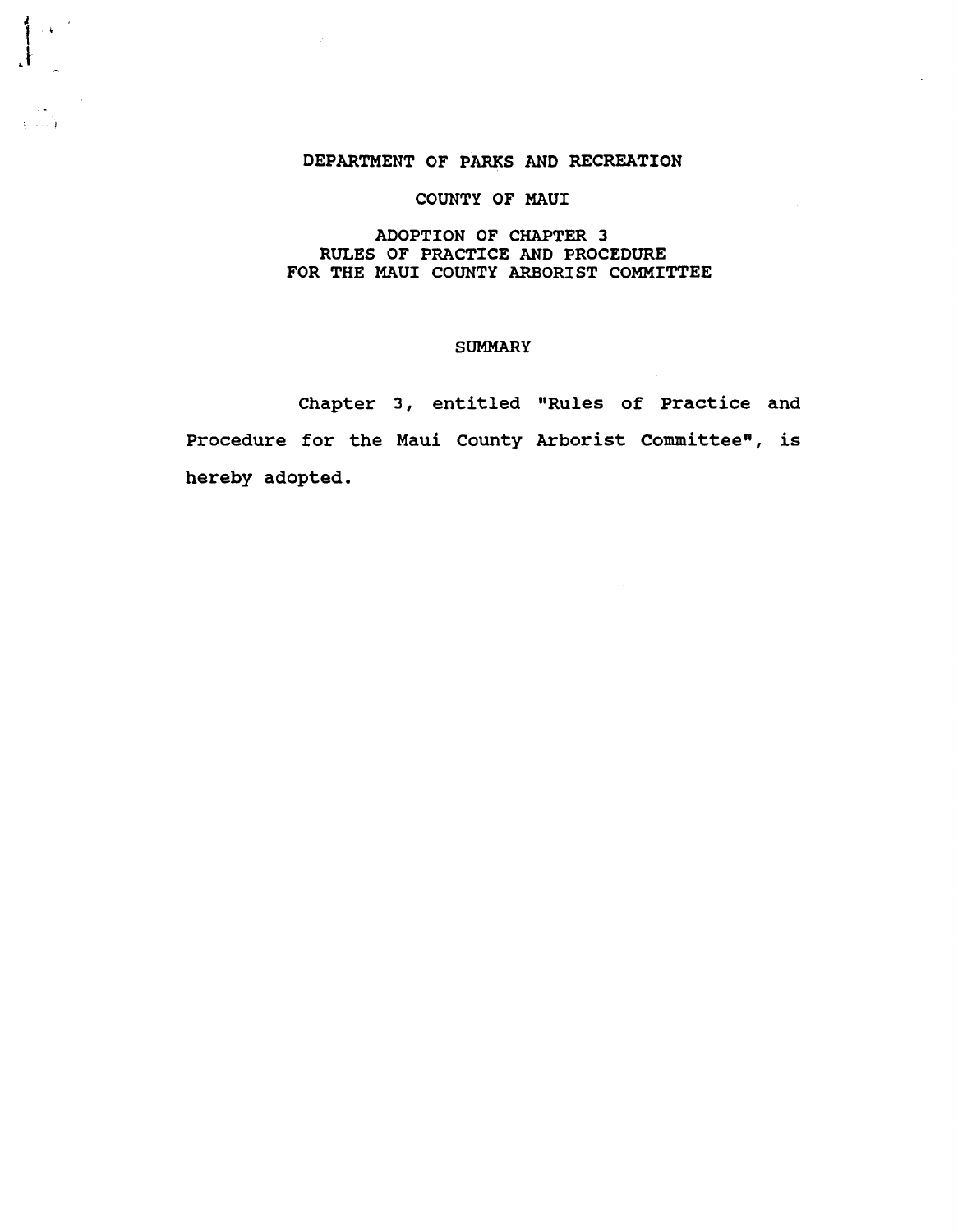# TITLE MC-10 DEPARTMENT OF PARKS AND RECREATION

## SUBTITLE 3 ARBORIST COMMITTEE

# CHAPTER 3

# RULES OF PRACTICE AND PROCEDURE

# Subchapter 1. General Provisions

| $$10 - 3 - 1$ | Title        |
|---------------|--------------|
| $$10 - 3 - 2$ | Purpose      |
| $$10 - 3 - 3$ | Construction |
| $$10 - 3 - 4$ | Definitions  |

 $\frac{1}{\sqrt{1-\frac{1}{2}}}$ 

 $\chi_{\rm tot} = 3^\circ$ 

# Subchapter 2. Organization and Parliamentary Rules

| $$10 - 3 - 5$  | Office                                     |
|----------------|--------------------------------------------|
| $$10 - 3 - 6$  | Communications                             |
| $$10-3-7$      | Membership                                 |
| $$10 - 3 - 8$  | <b>Business</b> year                       |
| $$10-3-9$      | Meetings                                   |
| $$10 - 3 - 10$ | Quorum                                     |
| $$10 - 3 - 11$ | Agenda                                     |
| $$10 - 3 - 12$ | Minutes                                    |
| $$10 - 3 - 13$ | Decisions and orders                       |
| $$10 - 3 - 14$ | Committee records                          |
| $$10 - 3 - 15$ | Computation of time                        |
|                | Appearance before the committee            |
| $$10 - 3 - 16$ |                                            |
| $$10 - 3 - 17$ | requirements for<br>filing<br>Formal<br>оf |
|                | documents                                  |
| $$10 - 3 - 18$ | Service                                    |
| $$10 - 3 - 19$ | Officers and their duties                  |
| $$10 - 3 - 20$ | Subcommittees                              |
| $$10 - 3 - 21$ | Voting                                     |
| $$10 - 3 - 22$ | Disclosure of conflict                     |
| $$10 - 3 - 23$ | Motions                                    |
| $$10 - 3 - 24$ | Question of order                          |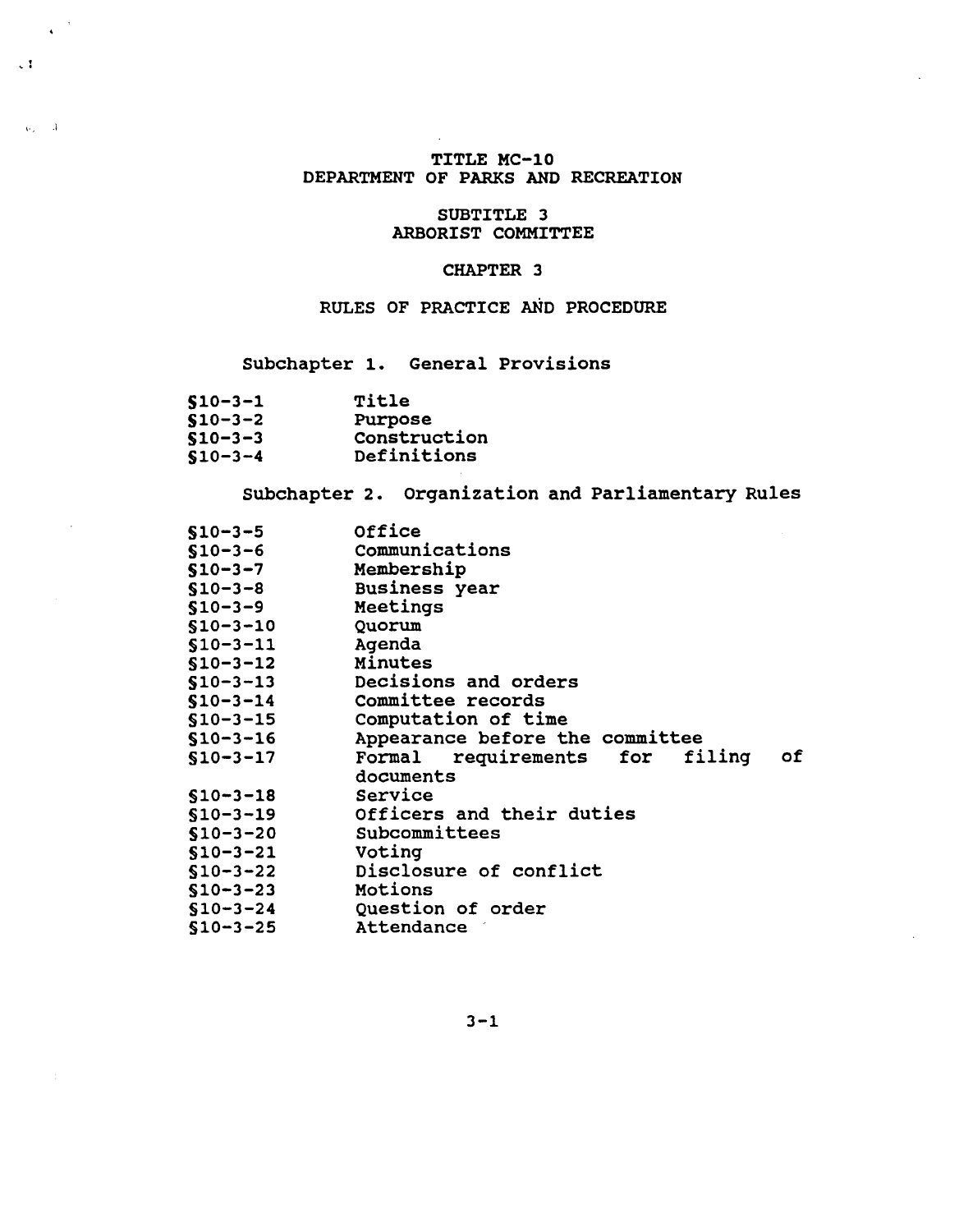- Subchapter 3. Rule Making Procedures and Declaratory RUlings
- $$10-3-26$ committee

 $\sqrt{2}$ 

 $\mathcal{A}$ 

 $\frac{1}{2}$ 

- $$10-3-27$ Petition and procedures for adoption, amendment, or repeal of rules and regulations
- $$10-3-28$ Declaratory rulings

Subchapter 4. Review of Landscape plantings

510-3-29  $$10-3-30$ Plan reviewer Procedure for review

Subchapter 5. Exceptional Trees

| $$10 - 3 - 31$ | <b>Exceptional trees</b> |  |
|----------------|--------------------------|--|
|                |                          |  |

S10-3-32 Procedures

| $$10 - 3 - 33$ | Severability |
|----------------|--------------|

 $$10-3-34$ Effective date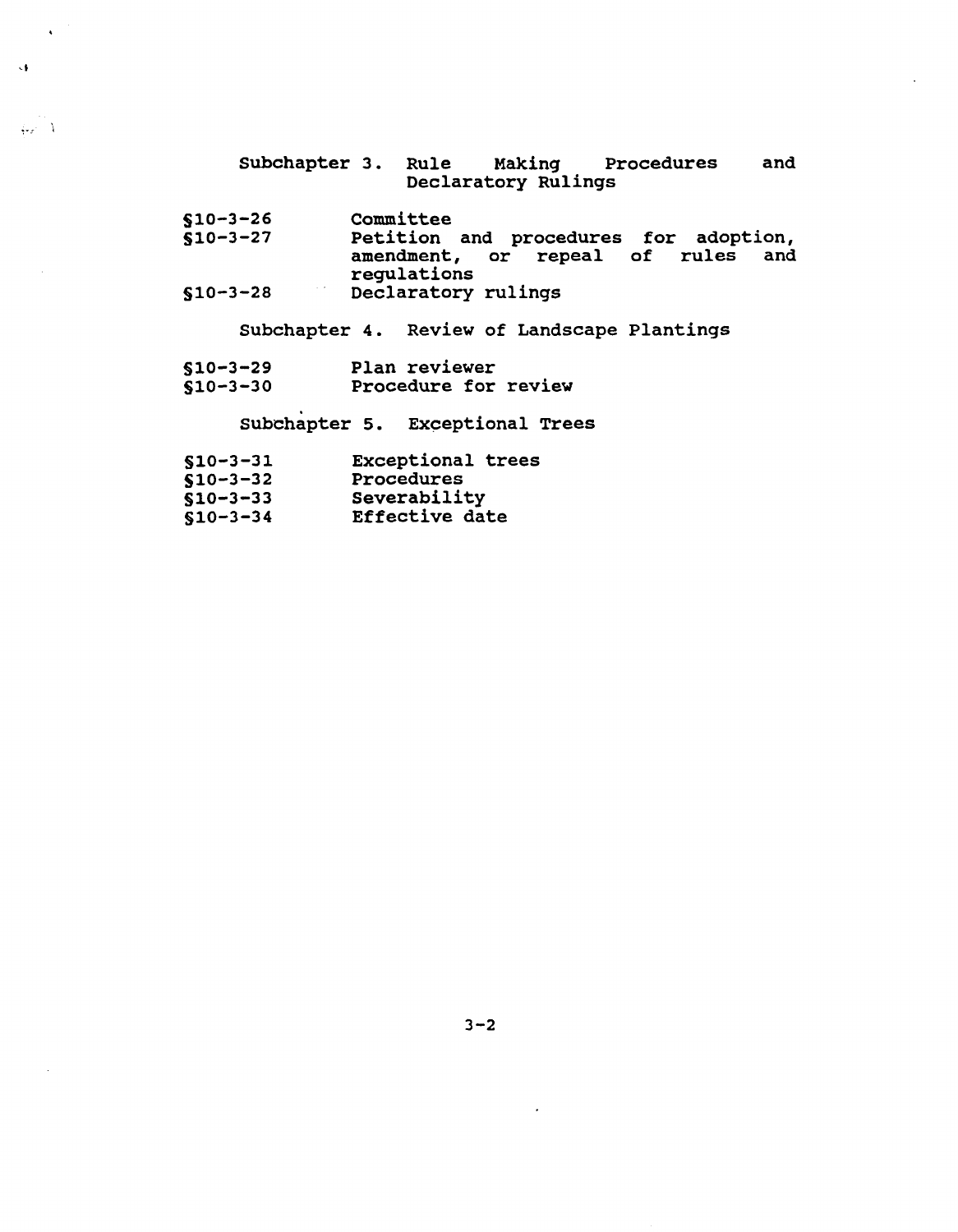#### SUBCHAPTER 1

 $\ddot{\phantom{1}}$ 

su à

#### GENERAL PROVISIONS

§10-3-1 Title. The rules in this article shall be known as the "Rules of Practice and Procedure for the Maui County Arborist Committee", hereinafter "Committee". [Eff.] (Auth: HRS S91-2) (Imp: HRS 591-2)

§10-3-2 Purpose. These rules govern practice before and procedures of the Maui county arborist committee and set forth general rules applicable to proceedings before the committee. [Eff.] (Auth: HRS 591-2) (Imp: HRS §91-2)

§10-3-3 Construction. These rules shall be construed to secure the just and efficient determination of proceedings before the committee. These rules should be read in conjunction with the Hawaii Revised Statutes, the charter of the County of Maui and the Maui County Code. If there is a conflict between state law, the If there is a conflict between state law, the county charter, or the Maui County Code and these rules, state law, the county charter, or the Maui County Code shall govern.

If there are conflicts between these rules and specific rules of any other chapters, the specific rules  $HRS$   $S91-2$ ) (Imp: HRS shall govern. [Eff.] (Auth: 591-2)

§10-3-4 Definitions. The following definitions shall apply for all matters before this committee:

"Agency" means any agency, board, commission, department or officer of the county or state government, inclUding the arborist committee.

"Agency hearing" refers only to a hearing held by an agency immediately prior to a judicial review of a contested case as provided in section 91-14, Hawaii Revised Statutes.

"Applicant" means a person who seeks permission or authorization which the committee may grant under statute, ordinance; and <sup>a</sup> person seeking relief not otherwise designated in these rules.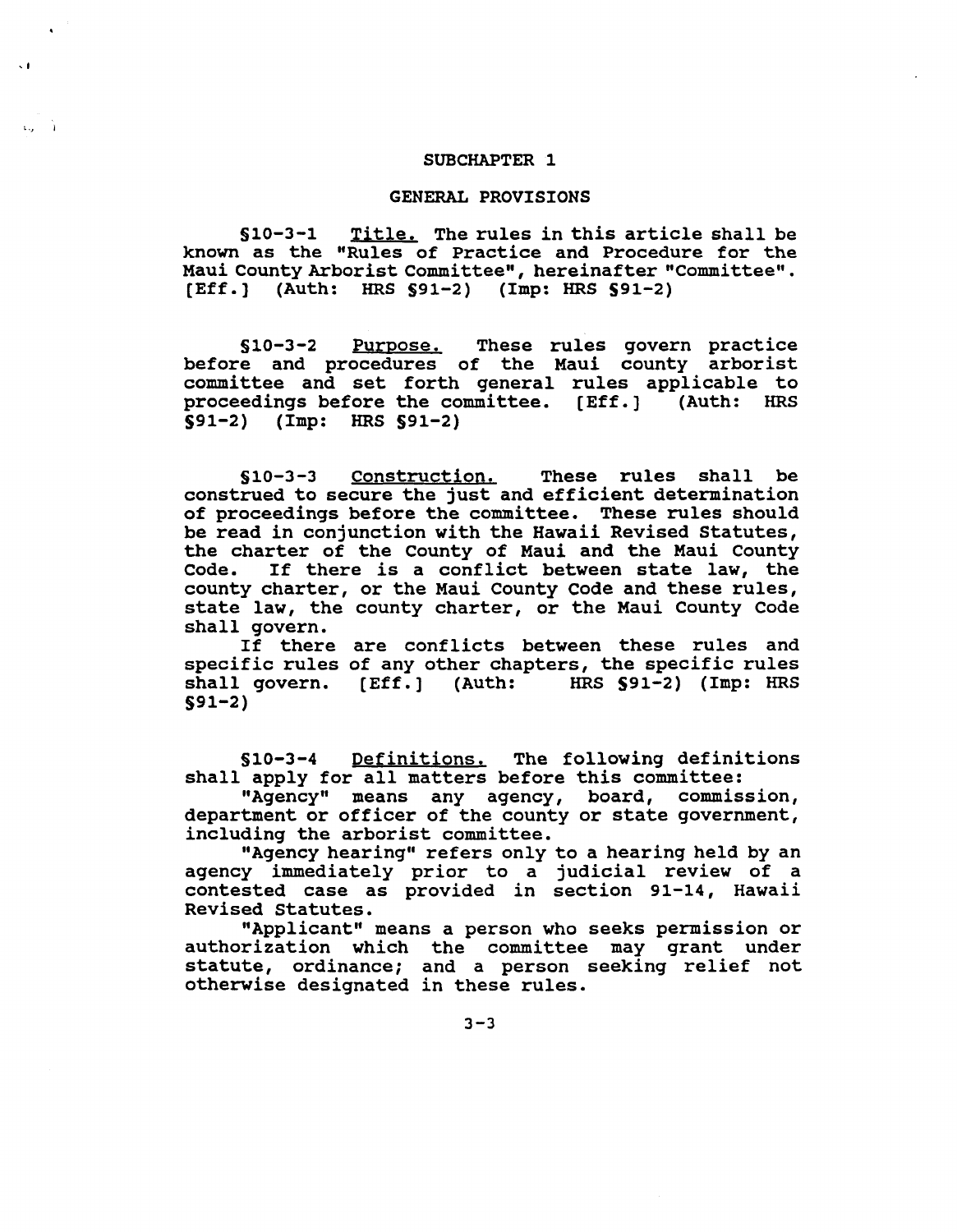"Arborist" means the Maui county arborist.<br>"Committee" means the Maui county

.'

 $(1, 2, 3)$ 

county arborist committee.

"Coordinator" means the Maui county arborist committee coordinator.

"Department" means the department of parks and recreation.<br>"Director"

means the director of parks and recreation.

"Exceptional Trees" means a tree or stand or grove of trees with historic or cultural value, or which by reason of age, rarity, location, size, aesthetic quality, or endemic status has been designated by ordinance as worthy of preservation.

"Government record" means information maintained by an agency in written, auditory, visual, electronic or other physical form, or as otherwise defined in Hawaii Revised Statutes, chapter 92F, as amended.

"Hearing officer" means any person or persons designated and authorized by the committee to conduct a contested case hearing, to take testimony, and to report and conclusions recommendations to the committee on matters that are within the jurisdiction of the committee.

"Meetings" means the convening of the committee for which a quorum is required in order to make a decision or to deliberate toward a decision upon a matter over which the committee has supervision, control, jurisdiction, or advisory power.

"Party" means any person named or admitted as a party.

"Person" means any agency, individual, partnership, firm, association, community group, trust, estate, private corporation, or other legal entity, whether or not incorporated, inclUding governmental departments or agencies.

"Plan reviewer" means the person designated by the director of planning to review planting plans.

"Proceeding" means any matter brought before the committee over which the committee has jurisdiction. [Eff.] (Auth: HRS §91-2) (Imp: HRS §91-2)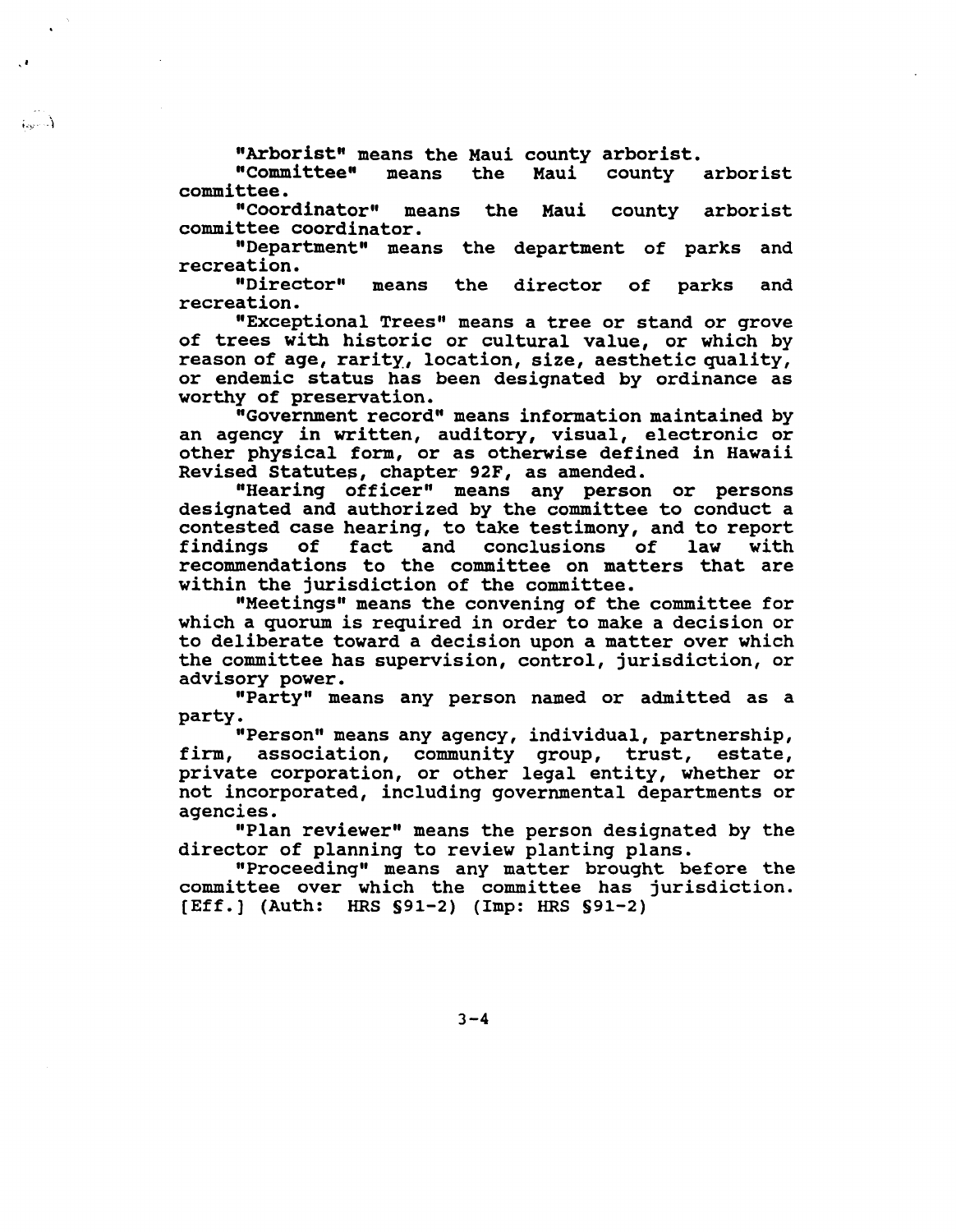#### SUBCHAPTER 2

, .

 $4x - 3$ 

### ORGANIZATION AND PARLIAMENTARY RULES

510-3-5 Office. The office of the committee shall be Maui county arborist committee, volunteer action division, department of parks and recreation, 275 Uhu<br>Street, Kahului, Hawaii 96732. [Eff.] (Auth: HRS Street, Kahului, Hawaii 96732. [Eff.] (Auth: §91-2) (Imp: HRS 591-2)

510-3-6 Communications. specifically directed, all communications to the committee shall be directed to the office of the committee. [Eff. ] (Auth: HRS §91-2) (Imp: HRS 591-2) Unless otherwise<br>nications to the

§10-3-7 Membership. The committee shall be comprised of nine members, appointed by the mayor and who may be removed by the mayor with notice to, but without approval of, the council. Each member serves on the committee for a period of five years. [Eff.] (Auth: HRS §91-2) (Imp: Charter §13-2)

§10-3-8 Business year. The business year for the committee shall run from April 1 to March 31. [Eff.] (Auth: HRS 591-2) (Imp: Charter 513-2)

§10-3-9 Meetings. (a) The committee may meet and exercise its powers anywhere within its jurisdiction. Unless otherwise provided by law, all meetings shall be open to the pUblic.

(b) The committee shall be informal and base the parliamentary procedures for conducting its meetings on the revised edition of Robert's Rules of Order. If there is <sup>a</sup> conflict between these rules and Robert's Rules, these rules shall apply.

(c) General meetings shall be scheduled to be held at least once <sup>a</sup> month on the second Wednesday of each month as necessary. This schedule may be altered by vote of the committee and the regular meeting held elsewhere and on a different day or time when necessary to enable the committee to effectively conduct its business.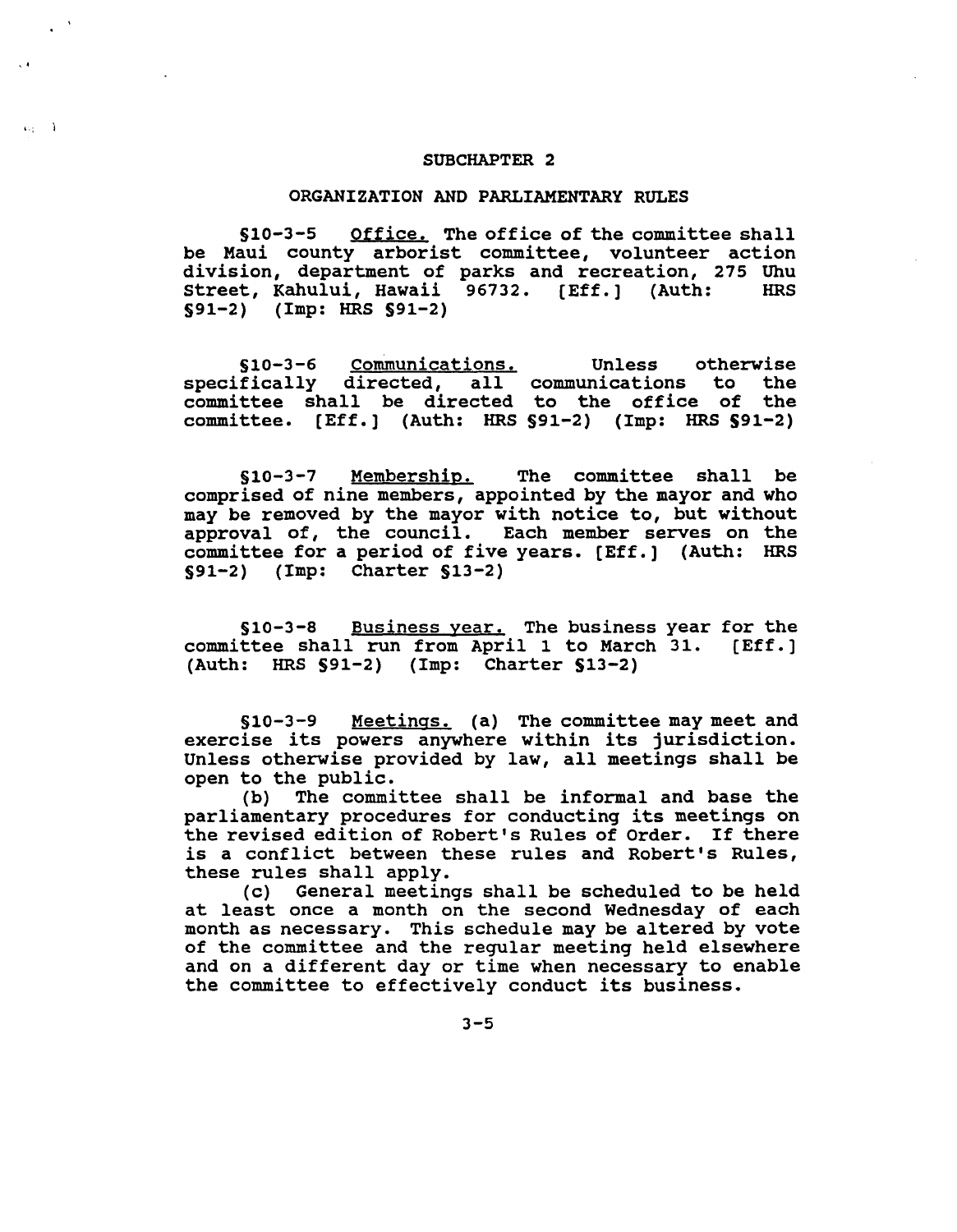(d) The committee shall allow all interested persons an opportunity to submit data, views, arguments or present oral testimony on any agenda item in an open meeting. The committee may provide for the recordation of all oral testimony. <sup>A</sup> reasonable time limit may be placed on such testimony from the pUblic, which in any event shall be not less than three minutes per person.<br>(e) The committee shall comply with chapter 92

"

 $\mathbf{h} = \mathbf{h}$ 

(e) The committee shall comply with chapter 92,

 $(f)$  Special meetings may be called by the chairperson, the director, or a majority of the committee members at any time and place as scheduled.<br>(g) Emergency meetings and executive me

Emergency meetings and executive meetings shall be held pursuant to chapter 92, Hawaii Revised Statutes, as amended.

(h) Public hearings may be held after thirty days notice, published in a newspaper of county circulation.

(i) Executive meetings closed to the public may be held by the committee upon affirmative vote, taken at an open meeting of two thirds of the members present; provided the affirmative vote constitutes the majority to which the committee is entitled. The meeting closed to the public shall be limited to matters specifically allowed by law and the reason for holding such a meeting shall be publicly announced and the vote of each member on the question of holding the meeting closed to the public shall be recorded and entered into the minutes of the meeting.

(j) Social, informal gatherings of two or more members of the committee where official business is not discussed shall be considered chance meetings and not SUbject to these rules. [Eff.] (Auth: HRS §91-2) (Imp: HRS §§91-2, 92-4, 92-5)

§10-3-10 Quorum. <sup>A</sup> majority of all members to which the committee is entitled shall constitute a quorum to transact business, and the concurrence of a majority of all members to which the committee is entitled shall<br>be necessary to take any action. [Eff.] (Auth: HRS be necessary to take any action. [Eff.] (Auth: §91-2) (Imp: HRS §92-15)

§10-3-11 Agenda. The committee shall file an agenda with the county clerk at least six calendar days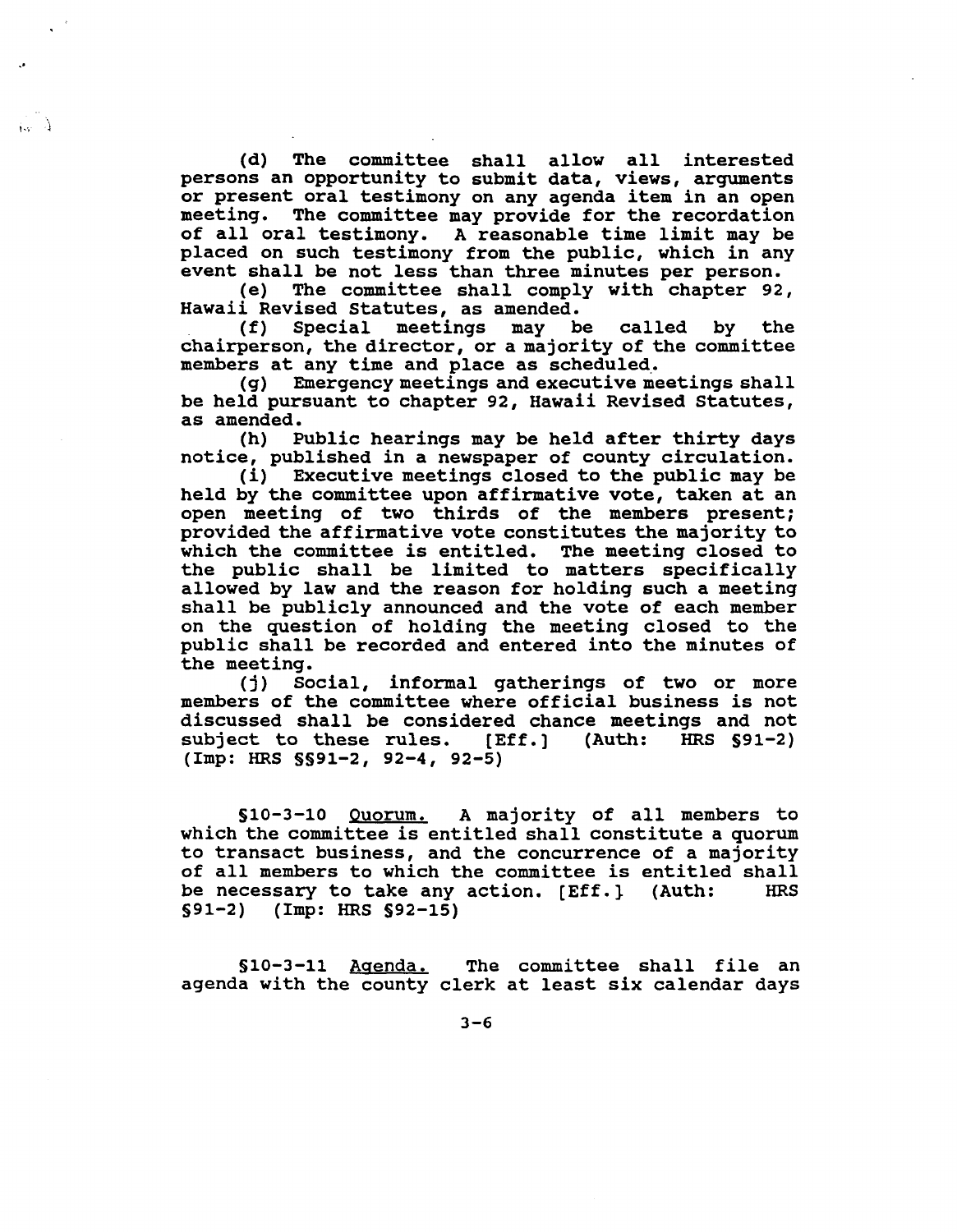before the meeting. Nothing on the agenda shall be changed, once filed, without a two-thirds recorded vote<br>of all members to which the committee is entitled. An of all members to which the committee is entitled. issue of major importance which may affect <sup>a</sup> significant number of persons shall be listed on the agenda and not added on after filing. [Eff.] (Auth: HRS \$91-2) (Imp: added on after filing. [Eff.] (Auth: HRS §91-2) HRS §92-7)

.,

i·°j' -·i

§10-3-12 Minutes. The committee shall keep written minutes and may provide for the audio recordation or court reporter transcript of meetings. The minutes shall give a true reflection of the matters discussed at the meeting and the views of the members. These minutes meeting and the views of the members. shall include, but need not be limited to:<br>(1) The date, time and place of the  $\frac{1}{2}$ 

- (1) The date, time and place of the meeting;<br>(2) The members of the committee recorde
- The members of the committee recorded as either present or absent;<br>The substance of all
- (3) The substance of all matters proposed,<br>discussed, or decided: and a record, by discussed, or decided; and a record, individual member, of any votes taken; and
- (4) Any other information that any member of the committee requests be included or reflected in the minutes.

The written minutes shall be public records and shall be available within thirty days after the meeting except where such disclosure would be inconsistent with section 92-5, Hawaii Revised statutes, as amended, provided, that minutes of executive meetings may be withheld so long as their publication would defeat the lawful purpose of the executive meeting. [Eff.] (Auth: HRS §91-2) (Imp: executive meeting. [Eff.] (Auth: HRS §92-9)

§10-3-13 Decisions and orders. (a) All decisions and orders in a contested case proceeding or any other such proceeding authorized by chapter 91, Hawaii Revised statutes, shall be signed by the members of the committee who have heard and examined the evidence in the proceeding. Members who have not heard and examined all of the evidence may vote and sign only after the procedures set forth in section 91-11, Hawaii Revised statutes have been complied with.

(b) Unless otherwise indicated in the order, the effective date of <sup>a</sup> decision and order shall be the date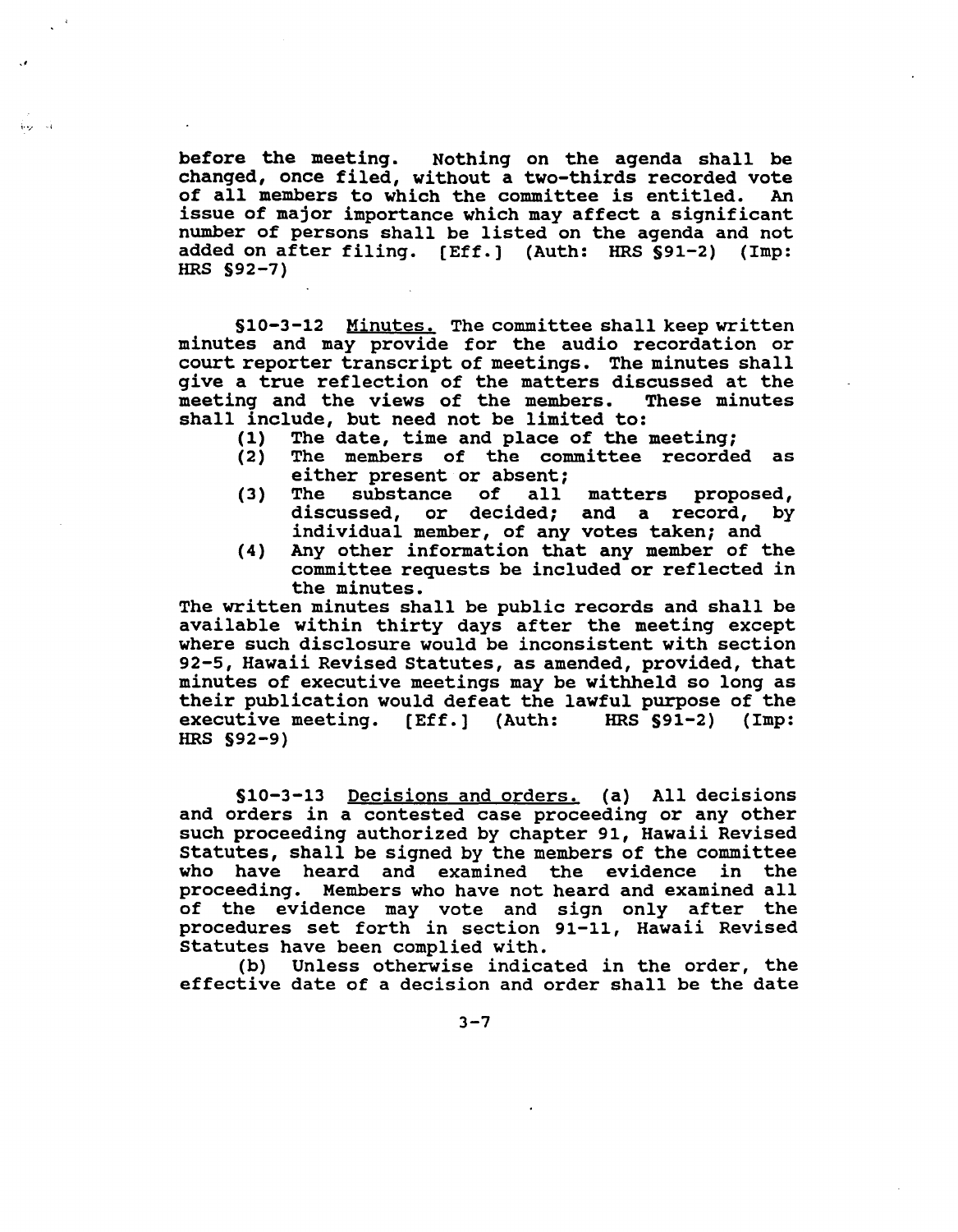of mailing.<br>(c) 0

Official copies of decisions and orders and other committee actions shall be promulgated under the signature of all members or the chairperson, director or by such other person as may be authorized by the committee.

(d) All final decisions and orders should be issued in writing within <sup>a</sup> reasonable time after the final vote of the committee.

(e) All administrative approvals shall be signed by the director of parks and recreation, except that for planting plan approvals which shall be signed by the

director of planning.<br>(f) All other All other approval, actions, decisions or communications may be signed by the chairperson, or the director of parks and recreation. [Eff.] (Auth: HRS director of parks and recreation.  $[Eff.]$  (Auth: §91-2) (Imp: HRS §§91-2, 91-11)

§10-3-14 Committee records. Records which are "government records" as defined in chapter 92F, Hawaii Revised statutes, as amended, shall be disclosed according to that chapter. [Eff.] (Auth: HRS §91-2) (Imp: HRS Ch. 92F)

§10-3-15 Computation of time. In computing any period of time under the rules herein, by notice, or by any order of the committee, the time begins with the day following the act, event, or default, and includes the last day of the period unless it is <sup>a</sup> Saturday, Sunday or legal holiday, in Which event the period runs until the end of the next day which is not <sup>a</sup> Saturday, Sunday, or holiday. [Eff.] (Auth: HRS §91-2) (Imp: HRS §91-2)

§10-3-16 Appearance before the committee. (a) Any person or party to a proceeding before the committee may appear in his or her own behalf or as an authorized representative of any other person. All attorneys who appear on behalf of any party before the committee shall be licensed to practice in the State of Hawaii.

(b) Any person or party who signs a pleading or brief, enters an appearance at <sup>a</sup> hearing, or transacts business with the committee, by such act represents that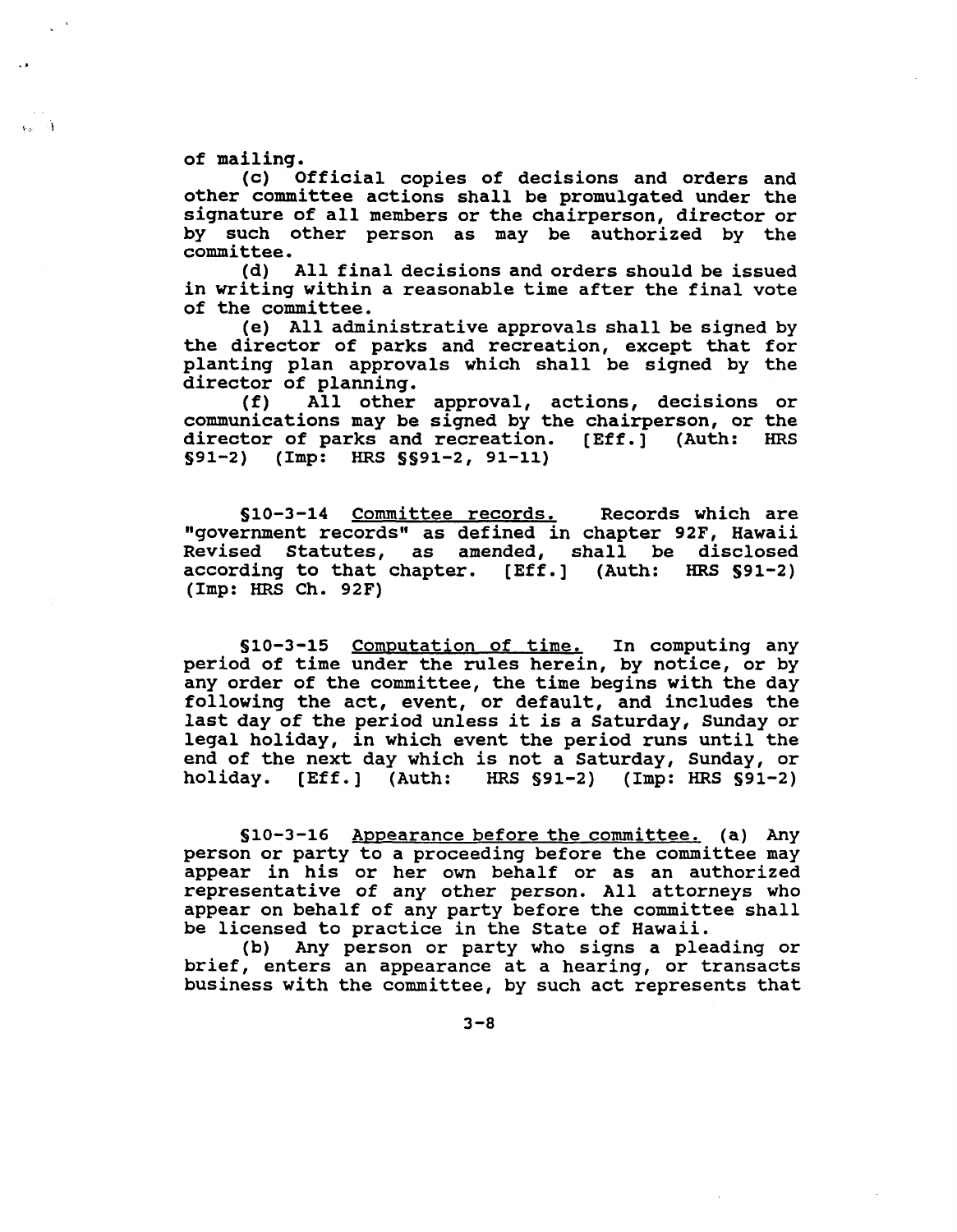he or she is legally authorized to do so and shall comply with all applicable state and county laws and the rules of this committee, and further, he or she shall maintain the respect due to the committee and shall never deceive or knowingly present any false statements of fact or law to the committee. The committee may at any time require appearing before the committee representative capacity to provide the committee with<br>qualification to act in such capacity. [Eff.] (Auth: qualification to act in such capacity.  $[Eff.]$ HRS §91-2) (Imp: HRS S91-2)

..,

S10-3-17 FOrmal requirements for filing of documents. (a) All documents required to be filed with the committee in any proceeding shall be filed with the office of the committee at volunteer action division, department of parks and recreation, 275 Uhu street, Kahului, Hawaii 96732, within the time limit prescribed by law or by order of the committee. Unless otherwise ordered, the date on which the documents are received shall be regarded as the date of filing.<br>(b) Documents shall be bound at

Documents shall be bound at the top and typewritten upon paper 8-1/2 x 11 or 8-1/2 x 13 inches in size. Tables, maps, charts, exhibits, or appendices may be larger and shall be folded to that size where<br>practical. The impression shall be on one side of the The impression shall be on one side of the paper only and shall be double spaced, except that footnotes and quotations in excess of a few lines may be single-spaced. Copies shall be clear and permanently legible.

(c) Petitions, pleadings, briefs, and other documents shall show the title of the proceeding before the committee and the name and address of the person or attorney.

(d) The original of each application, petition, complaint, answer, or amendment shall be signed in ink by each party or his or her counsel. If such party is <sup>a</sup> corporation or association, the pleading may be signed by an officer thereof.

(e) Unless otherwise required by these rules or the committee, there shall be filed with the committee an original and fifteen copies of each pleading in a contested case or amendment thereof. Additional copies shall be provided if the chairperson of the committee so<br>requests. For reviews of landscape plantings, there For reviews of landscape plantings, there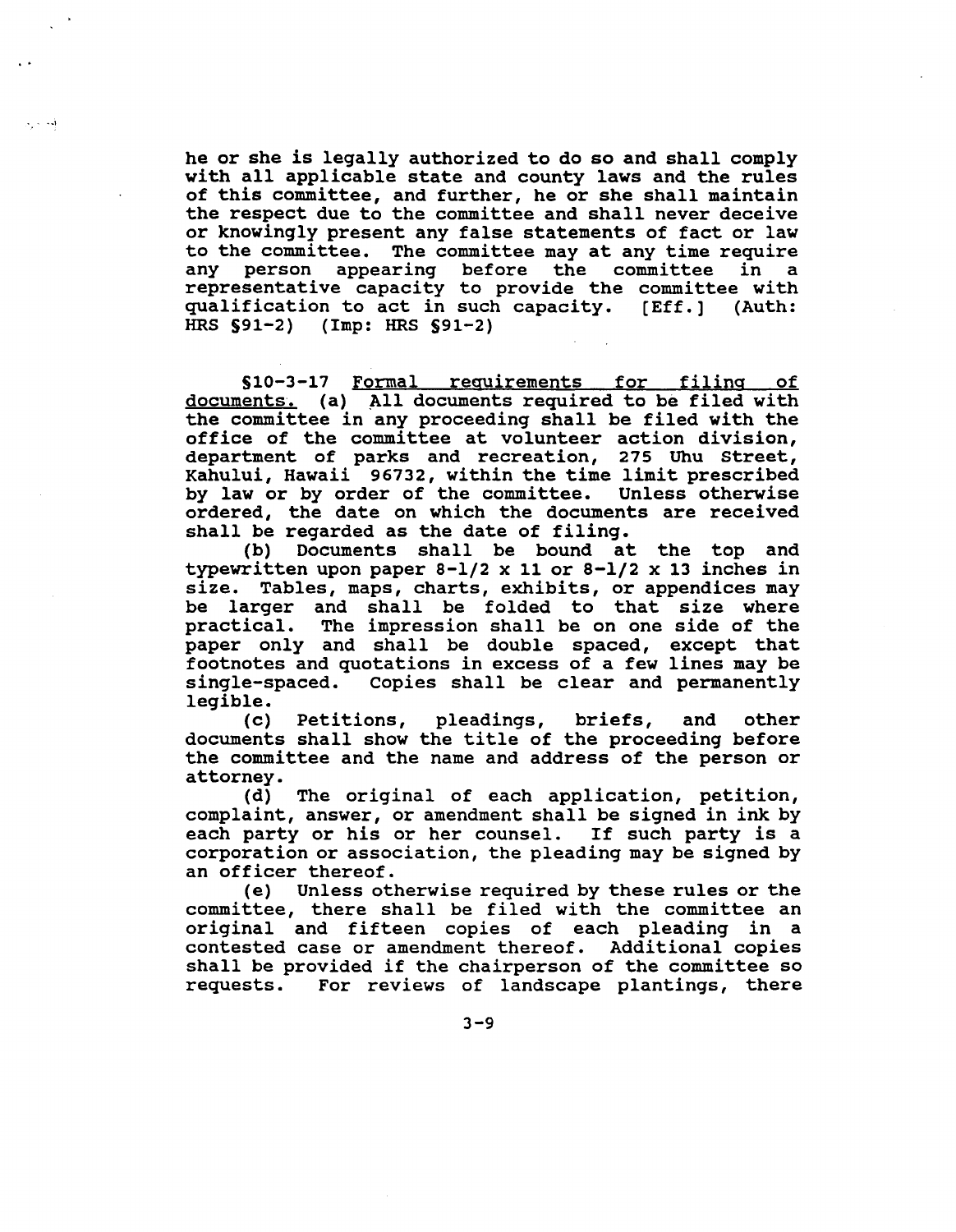shall be filed with the committee three copies of the landscape planting plan maps.

;1

 $(3.1)$ 

(f) Whenever <sup>a</sup> party is required to file <sup>a</sup> pleading within the period prescribed or allowed by these rules, by notice given hereunder or by an order, the chairperson of the committee, or in the absence of the chairperson, the vice chairperson, or in the absence of the vice chairperson, the director may:

- For good cause before the expiration of the prescribed period, with or without notice to the parties, extend such period;
- (2) Pursuant to <sup>a</sup> stipulation between all of the parties, extend such period;
- (3) Permit the act to be done after the expiration of a specified period where the failure to act is clearly shown to be the result of excusable<br>neglect. All requests for continuances, All requests for continuances, except for stipulations, should be by written motion, unless it is made during the course of a hearing.

(g) All pleadings may be amended at any time prior to hearing. Amendments offered prior to hearing shall be served on all parties and filed with the committee. All parties shall have the opportunity to answer and be heard on amendments filed after hearing commences, and the committee shall decide whether such amendments shall be allowed.

(h) All documents filed with or presented to the committee shall be retained in the files of the committee. However, the chairperson of the committee may permit the withdrawal of original documents upon submission of properly authenticated copies to replace said original documents. All planting plans shall be<br>retained by the department of planning. [Eff.] retained by the department of planning. (Auth: HRS §91-2) (Imp: HRS §91-2)

§10-3-18 Service. (a) The director of parks and recreation shall cause to be served all orders, notices, and other papers issued by the committee together with any other papers required by law to be served by the committee. Every other paper shall be served by the filing party.

(b) All papers served by either the committee or any other party shall be served upon all counsel of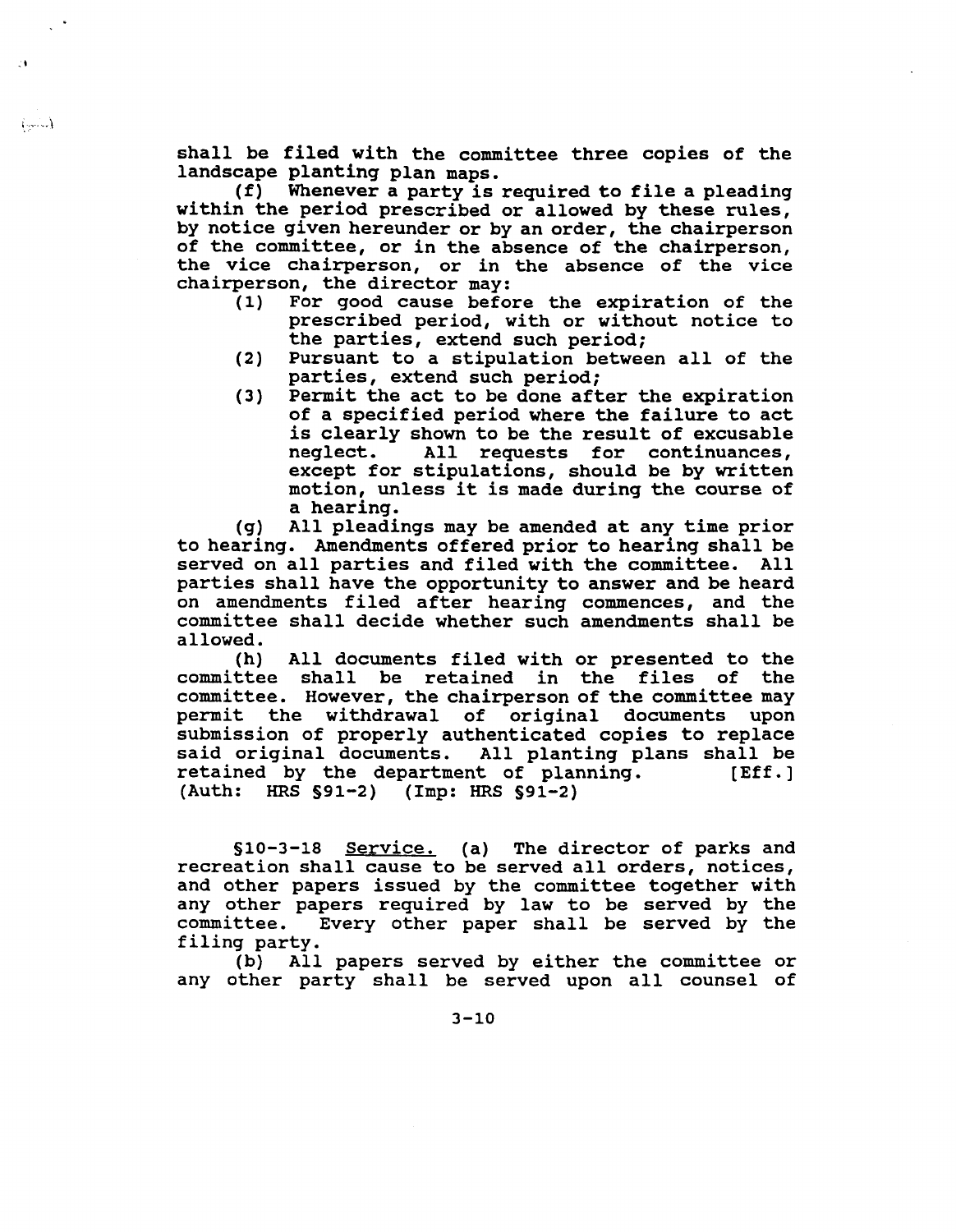record at the time of such filing and upon all parties not represented by counselor upon their designated agents, in fact or by law. Any counsel entering an appearance sUbsequent to the initiation of the proceeding shall so notify all other counsel then of record and all parties not represented by counsel.<br>(c) The final order and any oth

.,

 $1.97 \pm 4$ 

The final order and any other paper required to be served by the committee upon a party shall be served upon such party or upon his or her representative authorized to receive service of such papers.

(d) Service of papers shall be made by first-class certified mail, or other means authorized by law.

*(e)* Service by mail shall be regarded as complete when deposited in the United States mail properly addressed and stamped. [Eff.] (Auth: HRS 591-2) (Imp: HRS 5591-9.5, 91-11, 91-12)

510-3-19 Officers and their duties.

Presiding officer. The chairperson shall be the presiding officer of the committee and the presiding officer of the committee and the<br>vice-chairperson shall act as the presiding officer in the absence of the chairperson. The presiding officer shall:

- Open all meetings of the committee at the appointed hour by taking the chair and calling the meeting to order; (1)
- Maintain order and proper decorum; (2)
- Announce the business before the committee; (3)
- Review all matters properly brought before the committee, call for votes upon the same and announce the results;<br>Appoint all hearings (4)
- officers and any subcommittee chairpersons with the approval of a proper majority of the members; (5)
- Authenticate by his or her signature all acts of the committee as may be required by law, unless delegated to the director of planning; (6)
- Do and perform such other duties as may be required by law, or such as may properly pertain to such office; (7)
- Make known all rules of order when so requested, and to decide all questions of order, SUbject to an appeal to the committee. [Eff.] (Auth: HRS 591-2) (Imp: HRS 591-2) (8)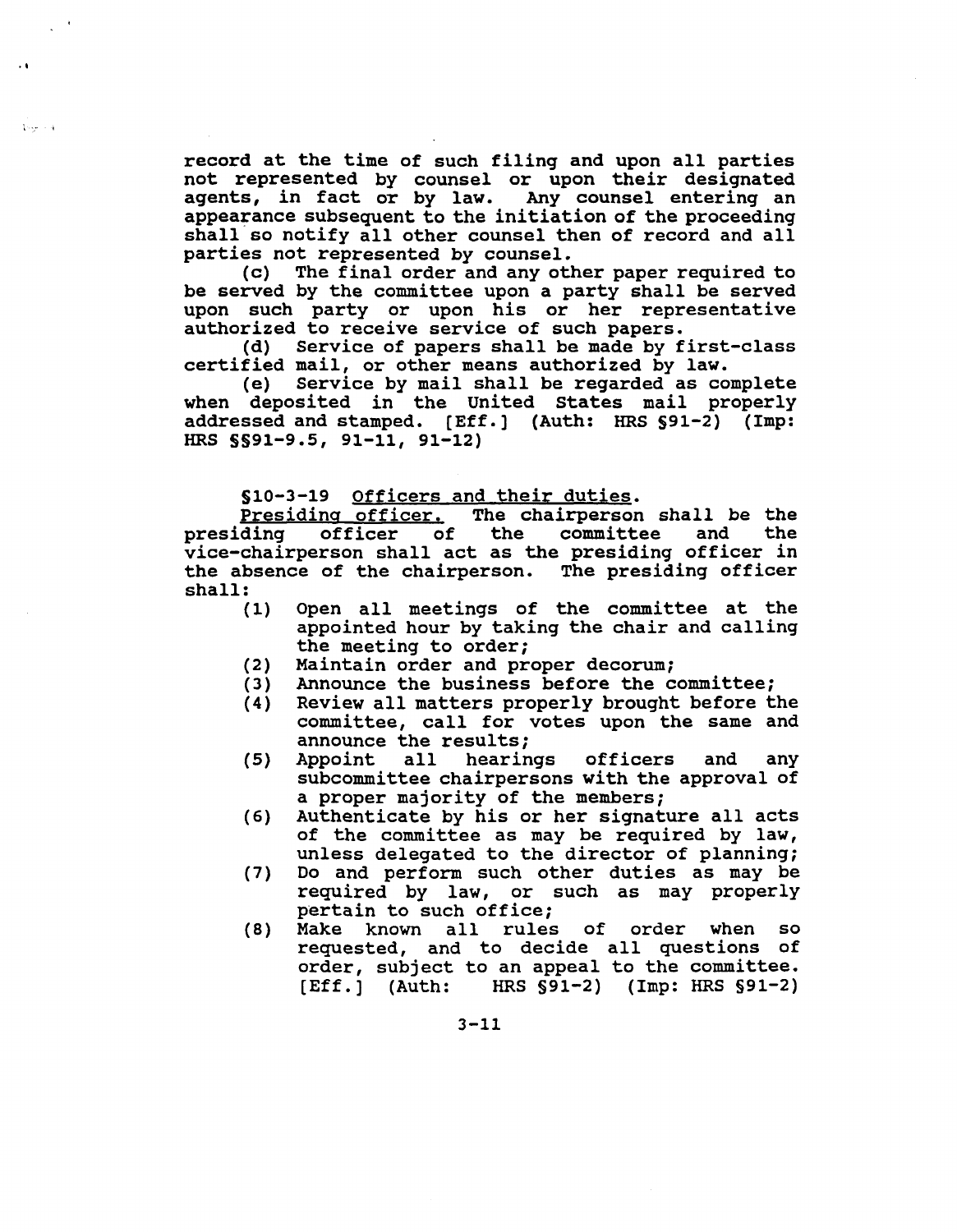§10-3-20 Subcommittees. (a) The committee may appoint the necessary standing and select subcommittees to discharge its responsibilities and functions.<br>(b) Standing subcommittees shall include.

Standing subcommittees shall include, but not be limited to, the following:<br>(1) Planting plan subco

(1) Planting plan subcommittee;<br>(2) Exceptional tree subcommitt

·.

فتتنبذ

- Exceptional tree subcommittee;
- (3) Legislation and enforcement subcommittee;<br>(4) Grants review subcommittee. [Eff.] (Auth:
- (4) Grants review subcommittee. HRS §91-2) (Imp: HRS §91-2)

§10-3-21 Voting. (a) Except as otherwise provided by law, all matters shall be determined by an affirmative vote of a majority of the membership to which the committee is entitled.

(b) Whenever the committee is ready to vote on any question the chairperson shall state the question, put the question to <sup>a</sup> vote, and announce the results to the committee.

(c) Unless <sup>a</sup> present member is disqualified from voting pursuant to provision §12-11-23 herein, their silence or refusal to vote shall be recorded as an affirmative vote.

(d) Whenever the committee is unable to render <sup>a</sup> decision and order within sixty days from the date of a pUblic hearing or a contested case hearing, a decision shall be recorded as a denial of the application or<br>appeal. [Eff.] (Auth: HRS §91-2) (Imp: HRS §92-15)  $HRS$  §91-2) (Imp: HRS §92-15)

§10-3-22 Disclosure of conflict. Whenever a member has a conflict of interest, the member shall promptly make a full disclosure of the circumstances to the committee and refrain from participation in discussion<br>and voting. [Eff.] (Auth: HRS §91-2) (Imp: HRS HRS  $§91-2)$  (Imp: HRS §91-2)

§10-3-23 Motions. (a) Motions and amendments by committee members may be verbal, but shall be reduced to writing if requested by the chairperson.

(b) No motion shall be received and considered by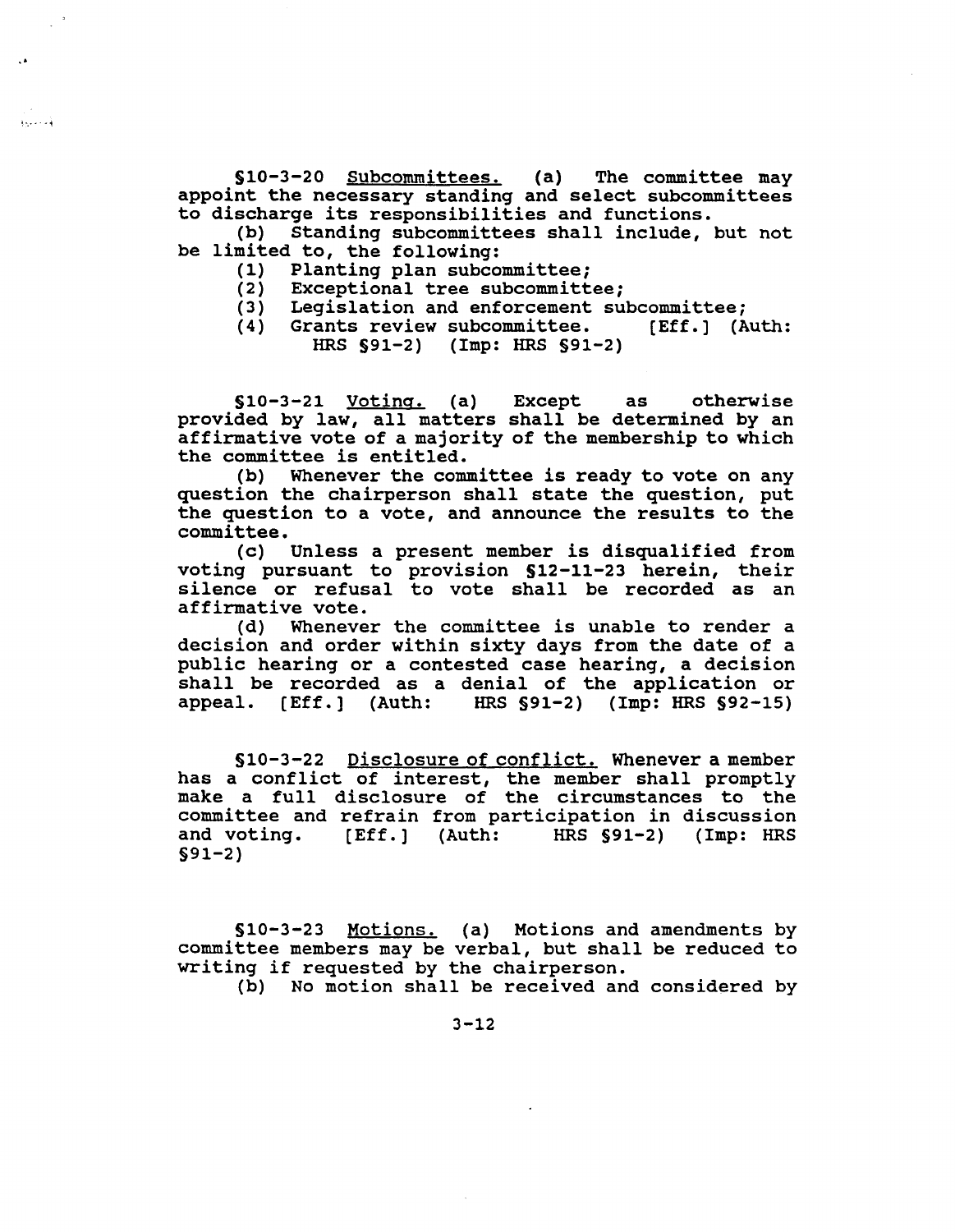the committee until the same has been seconded.

 $\mathbf{r}$  and  $\mathbf{r}$ 

(c) After <sup>a</sup> motion is stated or read by the chairperson, it shall be deemed in the possession of, and shall be disposed of by vote of the committee.  $[Eff.]$ <br>(Auth: HRS  $§91-2)$  (Imp: HRS  $§91-2)$ ) HRS  $\text{S91-2}$  (Imp: HRS  $\text{S91-2}$ )

510-3-24 Question of order. A question of order may be raised at any stage of the proceedings, except during <sup>a</sup> calling of the roll when the ayes and noes are called for. Such question shall be decided by the chairperson, without debate, subject to an appeal to the committee.  $[Eff.]$  (Auth: HRS  $$91-2)$  (Imp: HRS  $$91-2)$ )

510-3-25 Attendance. No member shall be absent from the service of the committee, unless the member is sick or otherwise unable to attend. If member will be absent, he/she shall advise the chairperson or the committee clerk prior to the meeting. [Eff.] (Auth: HRS 591-2) (Imp: HRS 591-2)

#### SUBCHAPTER 3

#### RULE MAKING PROCEDURES AND DECLARATORY RULINGS

510-3-26 Committee. All rules of the committee shall be adopted by the committee and approved by the mayor in accordance with Hawaii Revised statutes; provided, however, that such procedure shall not be applicable to regulations concerning only the internal management of the department or the committee not affecting the private rights of or procedures available to the public, to declaratory rulings, or to intra-agency<br>memoranda. [Eff.] (Auth: HRS §91-2) (Imp: HRS  $HRS$   $$91-2$ ) (Imp: HRS  $S591-1(4)$ , 91-3)

§10-3-27 Petition and procedures for adoption. amendment. or repeal of rules. (a) The committee may adopt, amend, or repeal any of its rules by following the procedures outlined herein, except that the committee need not formally file <sup>a</sup> petition and need only submit <sup>a</sup> draft of the proposed changes.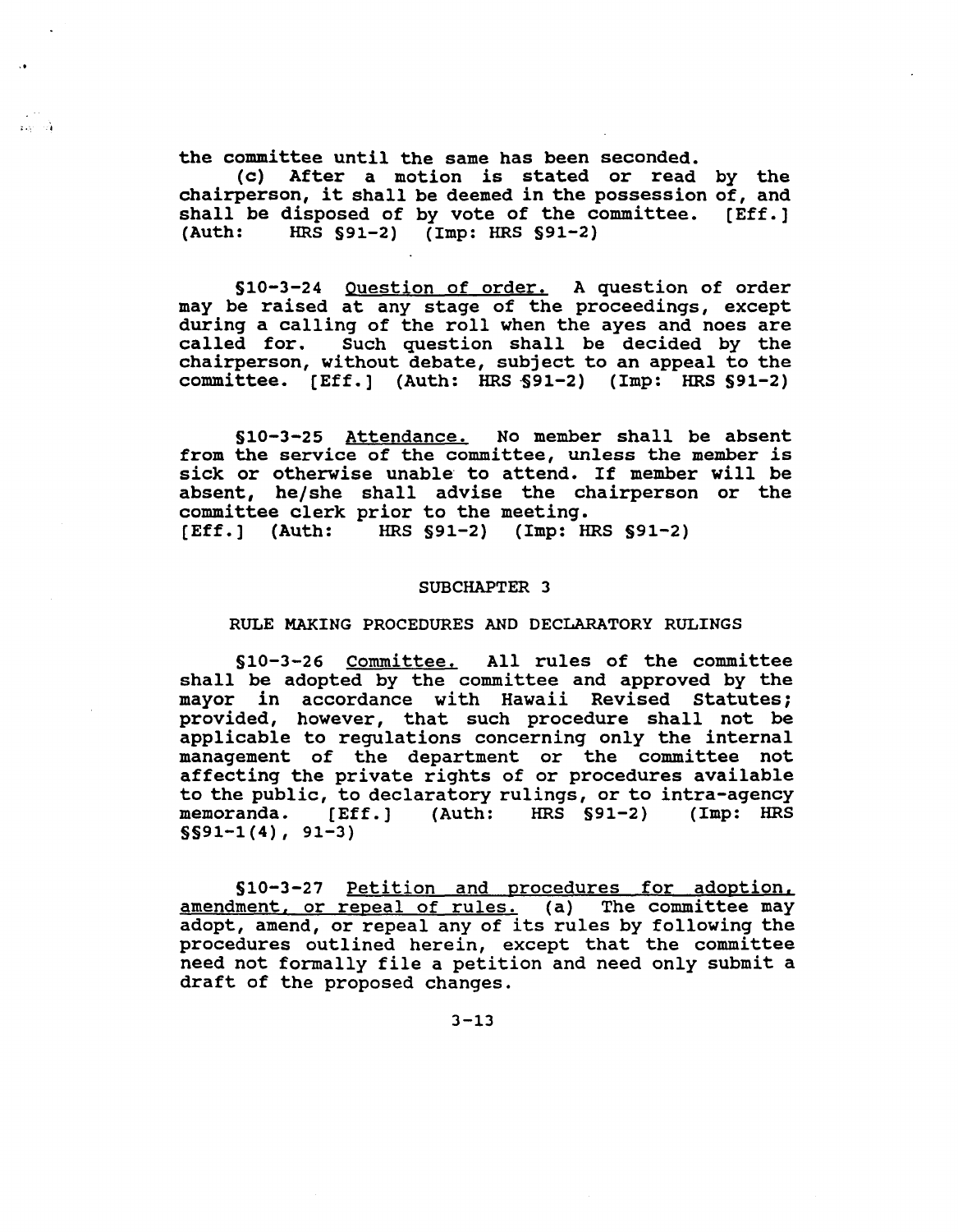(b) Any interested person may petition the committee requesting the adoption, amendment, or repeal of any rule.

 $\mathbf{y}_1, \ldots, \mathbf{y}_k$ 

(c) Any person seeking the adoption, amendment, or repeal of any provision of these rules shall file <sup>a</sup> petition with the department, which petition shall include or be accompanied by the following information and documentation:<br>(1) A statem

- A statement of the nature of the applicant's interest;
- (2) A draft of the proposed rule or amendment or a designation of the provisions sought to be repealed;
- (3) statement of the reasons in support of the petition; and
- (4) A public hearing and notice fee of \$250.<br>(d) Upon receipt of all required fees, informa

Upon receipt of all required fees, information, and documentation, the director shall certify that the applicant's petition is complete and shall refer the

petition to the committee.<br>(e) After the direct After the director finds that the application<br>te, it shall be referred to the committee. The is complete, it shall be referred to the committee. petition shall be considered submitted to the committee as of the first meeting it is properly placed on the Within thirty days after submission the committee shall either deny the petition in writing and state the reasons for such denial or initiate proceedings for action according to the provisions herein.<br>(f) When the committee proposes to adopt.

When the committee proposes to adopt, amend, or repeal a rule, it shall schedule a public hearing by qiving thirty days notice. Notice shall include a giving thirty days notice. statement of the substance of the proposed rule, and the date, time and place where interested persons may be heard. Notice shall be published at least once in a Notice shall be published at least once in a newspaper of general circulation in Maui county, and shall be mailed to all persons who have made <sup>a</sup> timely, written request of the committee for advance notice of

its rulemaking proceedings.<br>(g) All interested p All interested persons shall be given the opportunity to submit data, views, or written or oral argument. The committee shall incorporate in the record and consider all written or oral submissions regarding the proposed rule.

(h) The committee may make its decision at the pUblic hearing or announce then the date it intends to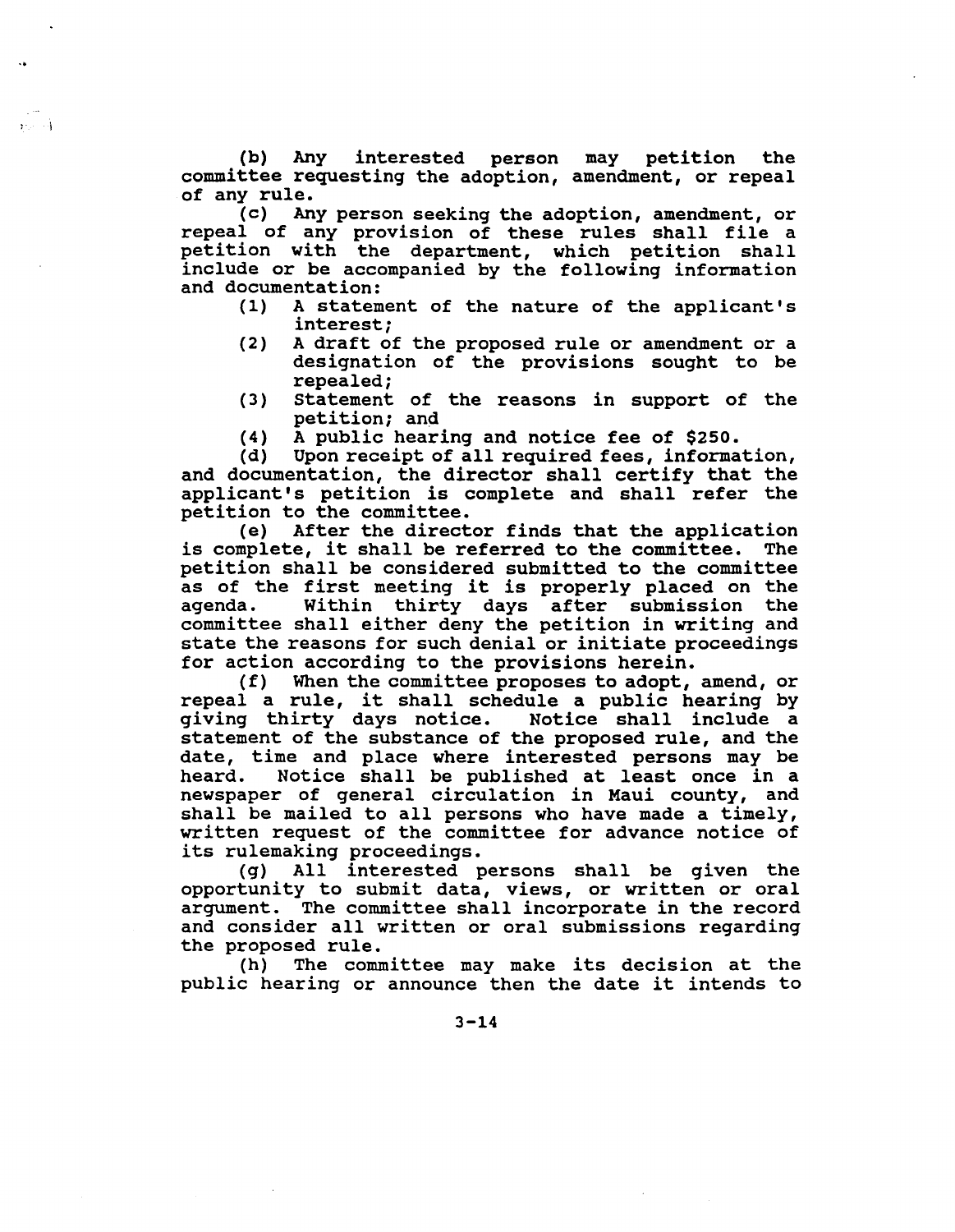make its decision. Upon adoption, amendment, or repeal of <sup>a</sup> rule, the committee shall, if requested to do so by an interested person, issue a concise statement of reasons for and against its determination.<br>(i) The adoption, amendment, or repea

 $\mathbf{r}$  .  $\cdots$  at

The adoption, amendment, or repeal of any rule by the committee shall be subject to mayoral approval.<br>(i) If the committee finds an imminent peril t

If the committee finds an imminent peril to public health or safety requires adoption, amendment, or repeal of <sup>a</sup> rule upon less than thirty days notice of hearing, and states its reasons in writing, it may proceed without prior notice or hearing or upon such abbreviated notice and hearing as practicable.<br>(k) Upon mayoral approval, certified copi

Upon mayoral approval, certified copies of all rules shall be filed in the office of the county clerk and shall become effective ten days thereafter.<br>(1) Emergency rules shall be effective upor

Emergency rules shall be effective upon filing, but for not longer than one hundred twenty days without renewal. The committee shall publish a copy of the The committee shall publish a copy of the emergency rule at least once in <sup>a</sup> newspaper of general circulation in Maui county within five days of filing herein. [Eff.] (Auth: HRS §91-2) (Imp: HRS §§91-3,  $91-4, 91-6)$ 

§10-3-28 Declaratory rUlings. (a) Any interested person may petition the committee for <sup>a</sup> declaratory order as to applicability of any statutory provision or of any rule or order of the committee.

(b) Any person seeking a declaratory ruling shall file a petition with the department on a form provided by<br>the department, the petition shall include or be the department, the petition shall include or be<br>accompanied by the following information and information documentation;

- (1) The name, address, and telephone number of the applicant;
- (2) A statement of the nature of applicant's interest, including reasons for the submission of the petition;
- (3) A designation of the specific provision, rule or order in question;
- 
- (4) A complete statement of facts;<br>(5) A statement of the position or A statement of the position or contention of the applicant; and
- (6) A memorandum of authorities including any<br>legal authorities, containing a full authorities, containing a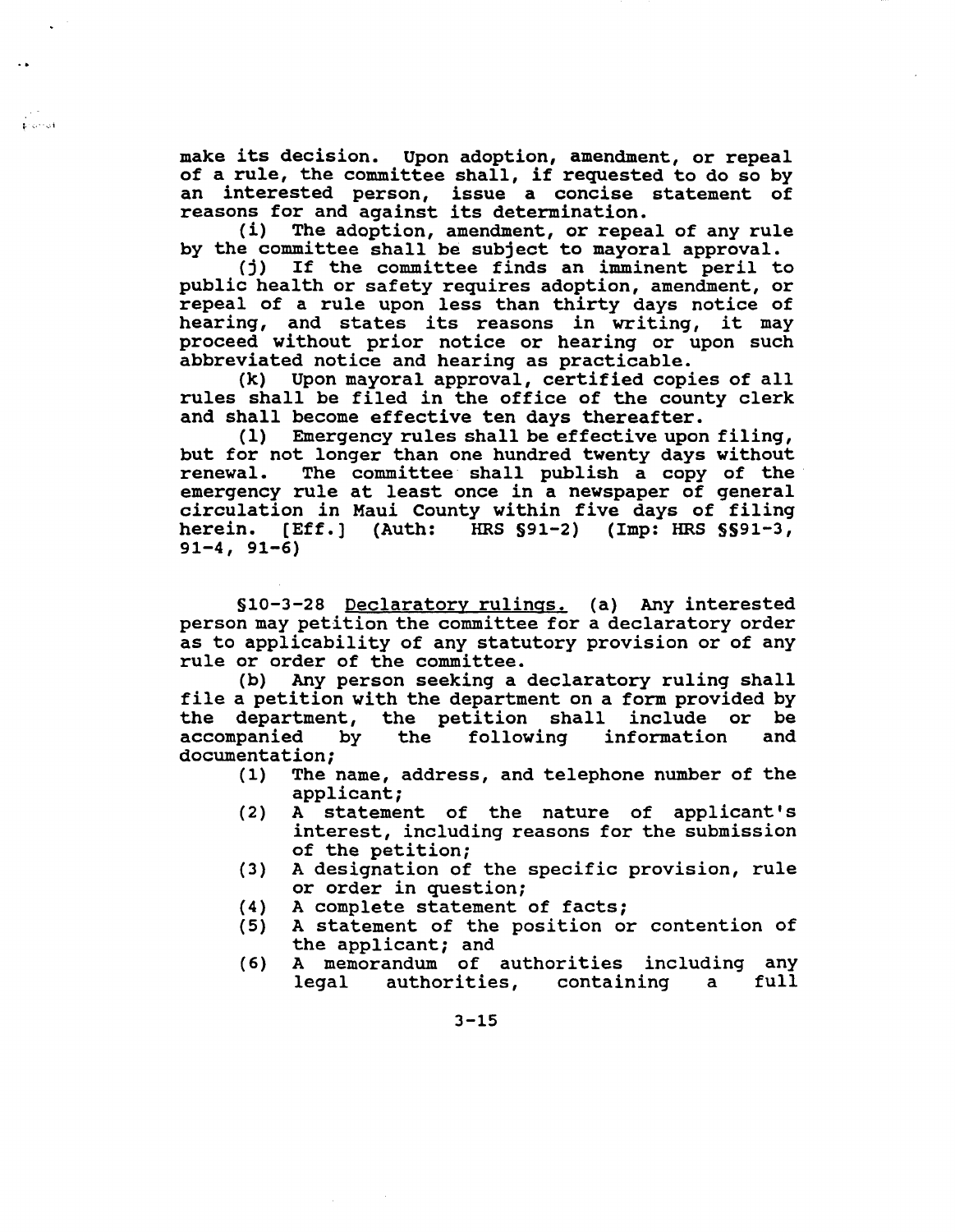discussion of the reasons in support of such position or contention.

(c) Upon receipt of all required information and documentation, the director shall review the petition for completeness and refer the petition to the committee.

.'

إحصينه

The committee may for good cause refuse to issue a declaratory ruling where:<br>(1) The question is sp

- speculative or purely hypothetical and does not involve existing facts, or facts which can reasonably be expected to exist in the near future.
- (2) The applicant's interest is not of the type which would give him standing to maintain an action if he were to seek judicial relief.
- (3) The issuance of the declaratory ruling may adversely affect the interests of the County, the committee, the department or any of their officers or employees in any litigation which is pending or may reasonably be expected to arise.
- (4) The matter is not within the jurisdiction of the committee.

(e) Where any question of law is involved, the committee may refer the petition to the corporation counsel. The committee may also refer the petition to other agencies where it deems it necessary or desirable.

(f) The committee shall promptly notify the applicant of the disposition of the petition.

(g) Orders disposing of petitions shall have the same status as other agency orders. Orders shall be applicable only to the factual situation alleged in the petition or set forth in the order. They shall not be applicable to different factual situations or where additional facts not considered in the order exist. [Eff.] (Auth: HRS §91-2) (Imp: HRS §91-7)

#### SUBCHAPTER 4

# REVIEW OF LANDSCAPE PLANTINGS

§10-3-29 Plan reviewer. (a) The director of planning shall designate a Maui county arborist committee plan reviewer who shall act as the liaison between the planning department and the committee.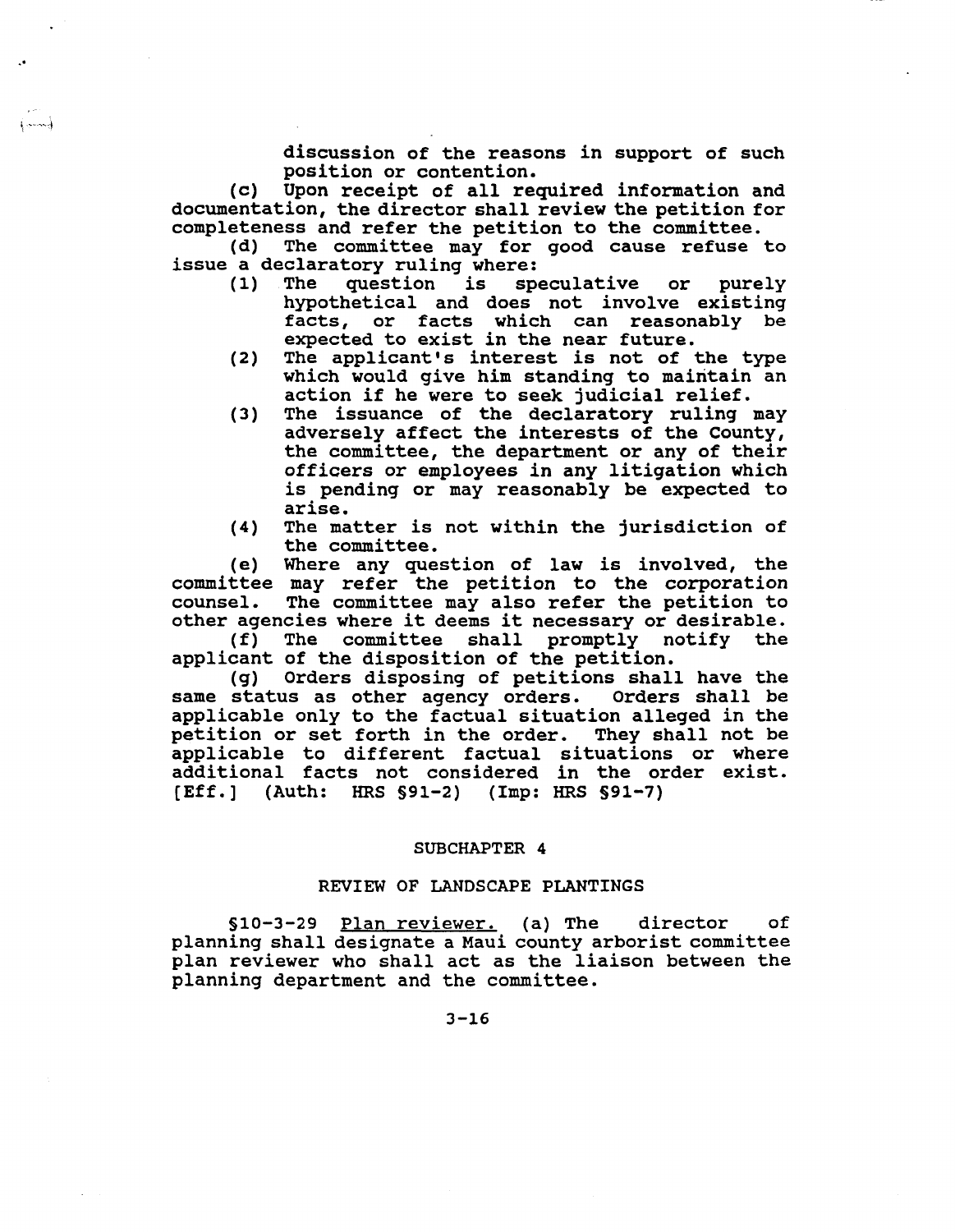(b) The plan reviewer shall review landscaping plans. All plans not meeting the Maui county planting plan criteria shall be referred to the committee for<br>review and recommendations. [Eff.] (Auth: HRS \$91-2) review and recommendations. [Eff.] (Imp: MCC §§12.24A.OSO, 12.24A.060)

فتست

S10-3-30 Procedure for review. The committee shall review plans and proposals for landscape plantings in public parks, street beautification programs, and any subdivision of property into four or more lots, pursuant to the following procedures:<br>(1) All plans, copies

- All plans, copies and forms shall be received by the deadline before the meeting as set by the committee. Individual members may review Individual members may review the plans before the meeting.
- (2) The committee shall provide <sup>a</sup> plans review form and all plans shall meet or exceed the criteria on the form.
- (3) All reviews of plans shall use the Maui county planting plan for guidelines and standards.
- (4) The committee may approve <sup>a</sup> plan that is not in conformance with the plans review form or Maui county planting plan if the committee determines that the approval is in the best interests of the public.
- (5) Upon approval of a plan, the plan shall be stamped "Approved", signed by the chair and<br>returned to the appropriate executive appropriate executive department.
- (6) Upon disapproval, the plan review form shall be stamped disapproved and corrective measures or additional requirements shall be noted. The form shall then be forwarded to the<br>appropriate department. [Eff.] (Auth: HRS appropriate department. [Eff.] (Auth: S91-2) (Imp: HRS §§ 12.24A.060, 12.24A.070)

#### SUBCHAPTER 5

#### EXCEPTIONAL TREES

§10-3-31 Exceptional trees. The committee shall maintain <sup>a</sup> list of exceptional trees in the county of Maui. The list of exceptional shall be that adopted by

 $\mathcal{L}_{\rm{max}}$  and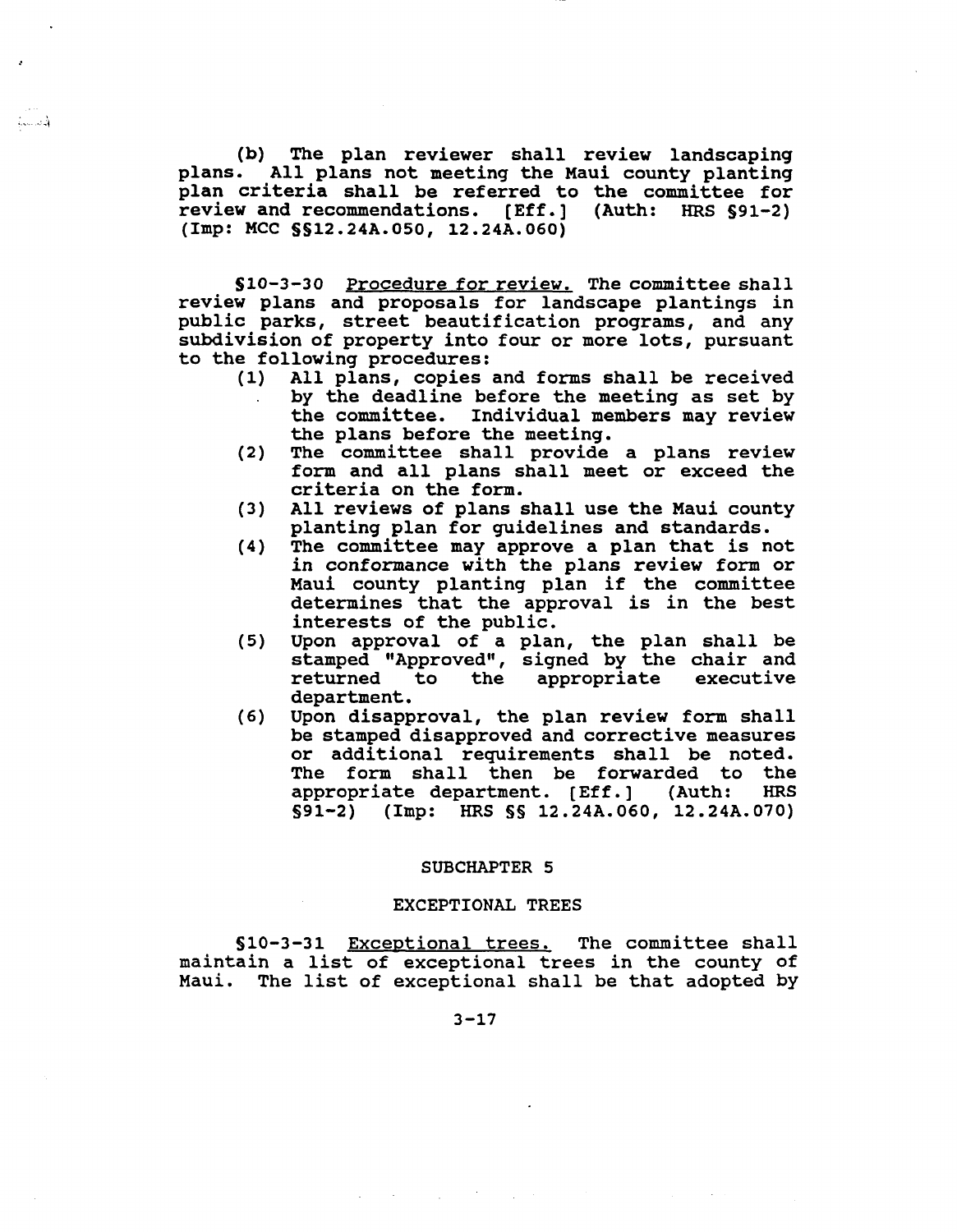the county council by ordinance. Any additions or the county council by ordinance. Any additions or<br>deletions to the list shall be made by amending the exceptional tree ordinance. [Eff.] (Auth: HRS S91-2) (Imp: MCC S12.24A.030)

 $\{...,-n\}$ 

S10-3-32 Procedures. (a) Any citizen or citizen group may petition the committee to recommend for designation of a particular tree or stand or grove of .trees with historic or cultural value, or which by reason of age, rarity, location, size, aesthetic quality, or endemic status as worthy of preservation as exceptional trees for the county of Maui. The committee shall recommend to the county ·council for their adoption any addition to the exceptional tree list.<br>(b) The committee, on at least

The committee, on at least an annual basis, shall re-examine the designated exceptional trees, and in the event such tree is found to be dangerous or diseased beyond repair, the county council may remove such tree from the list of exceptional trees.

(c) Upon designation by the county council of an exceptional tree, the committee shall notify the property owner or the occupant of the property, or both, by registered mail that such designation has been made. Notice shall also be filed with the bureau of conveyances stating that the exceptional tree has been so designated. [Eff.] (Auth: HRS S91-2) (Imp: MCC S12.24A.030)

S10-3-33 Severability. If any portion of the foregoing rules or the applicability thereof to any person, property or circumstance is held invalid for any reason, such invalidity shall not affect other provisions or applications which can be given effect without the invalid provision or application, and to this end these rules are declared to be severable. [Eff.] (Auth: HRS §91-2 ) (Imp: HRS §91-2 )

§10-3-34 Effective date. The rules herein shall become effective ten days after filing with the county clerk. [Eff.] (Auth: HRS §91-2) (Imp: HRS §91-2)

 $3 - 18$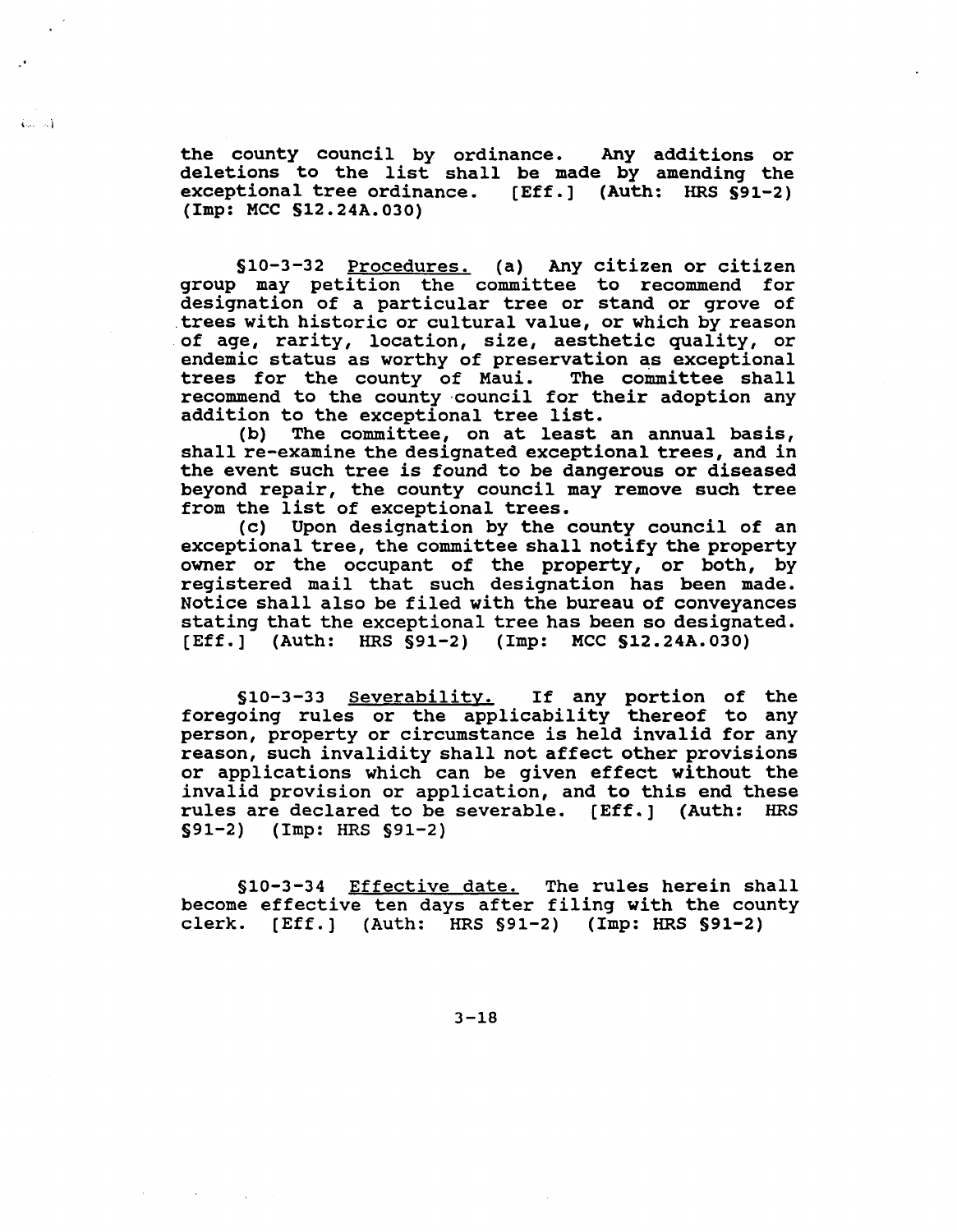ADOPTED this lith ADOPTED this <u>llth and ay of May 1994</u>, at Nailuku, Maui, Hawaii.

MAUl COUNTY ARBORIST COMMITTEE

Valeric Morgan  $\frac{1}{\text{Chairperson}}$  (Actina)

Mayor, County of Maui LINDA CROCKETT LINGLE

| Approved this |          | 3rd | day of |  |
|---------------|----------|-----|--------|--|
|               | November |     | 1994   |  |

APPROVED AS TO FORM AND LEGALITY:

.'

.,... j

 $\forall P\leq C$   $A$ 

J. P. SCHMIDT Deputy Corporation Counsel County of Maui rUles/arborist

Received this  $\frac{day \text{ of}}{199}$ .

Clerk, county of Maui